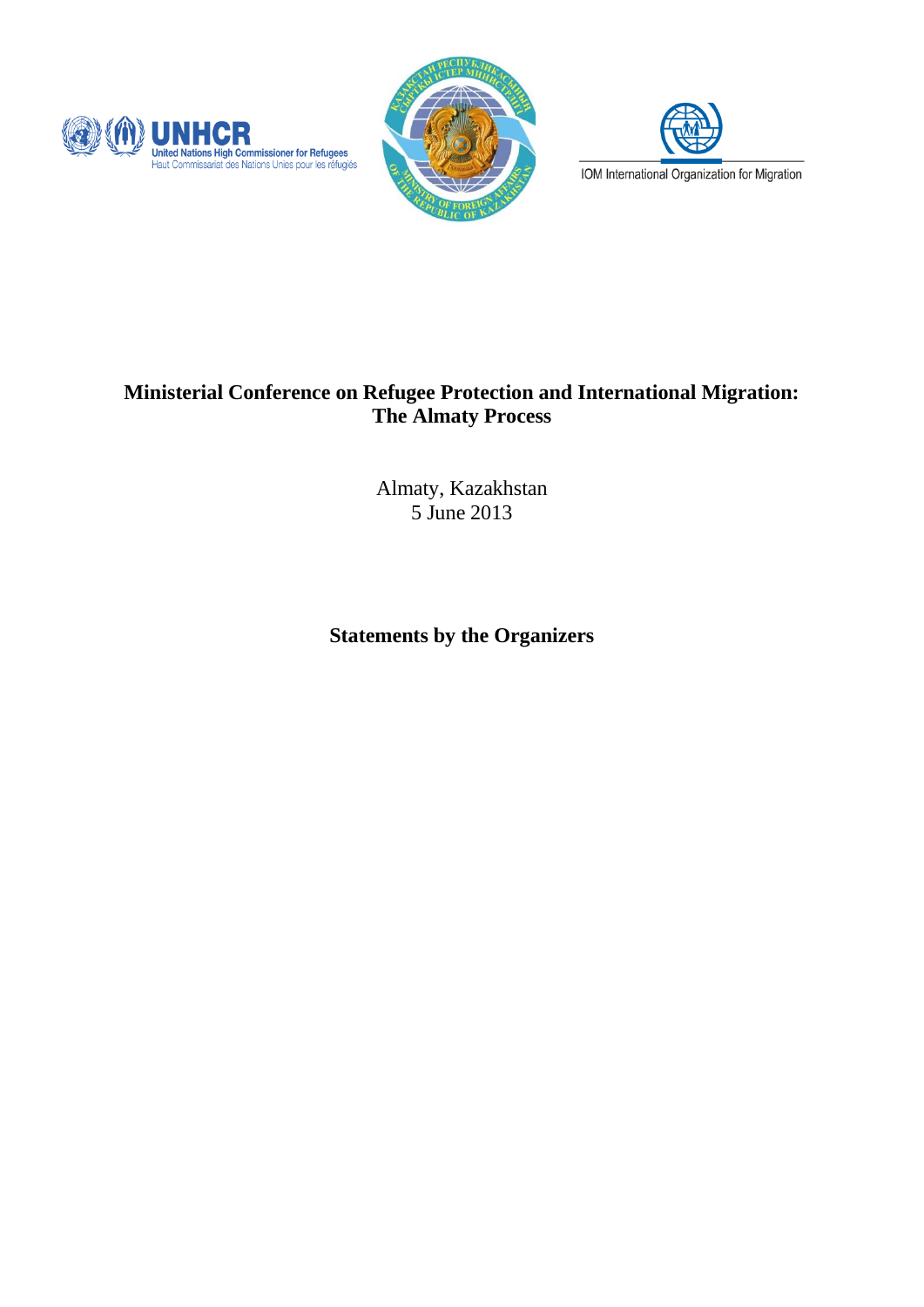# **Contents**

| Welcome Speech by Mr. Erlan Idrissov, Minister of Foreign Affairs of the Republic of Kazakhstan 2 |
|---------------------------------------------------------------------------------------------------|
| Opening Remarks by Mr. António Guterres, United Nations High Commissioner for Refugees5           |
| Welcome remarks by Ms. Laura Thompson, Deputy Director-General of the International               |
| Concluding remarks by Ms. Laura Thompson, Deputy Director-General of the International            |
| Closing Remarks by Mr. António Guterres, United Nations High Commissioner for Refugees  14        |
| Closing Remarks by Mr. Yerlik Kenenbayev, Vice Minister of Internal affairs of the Republic of    |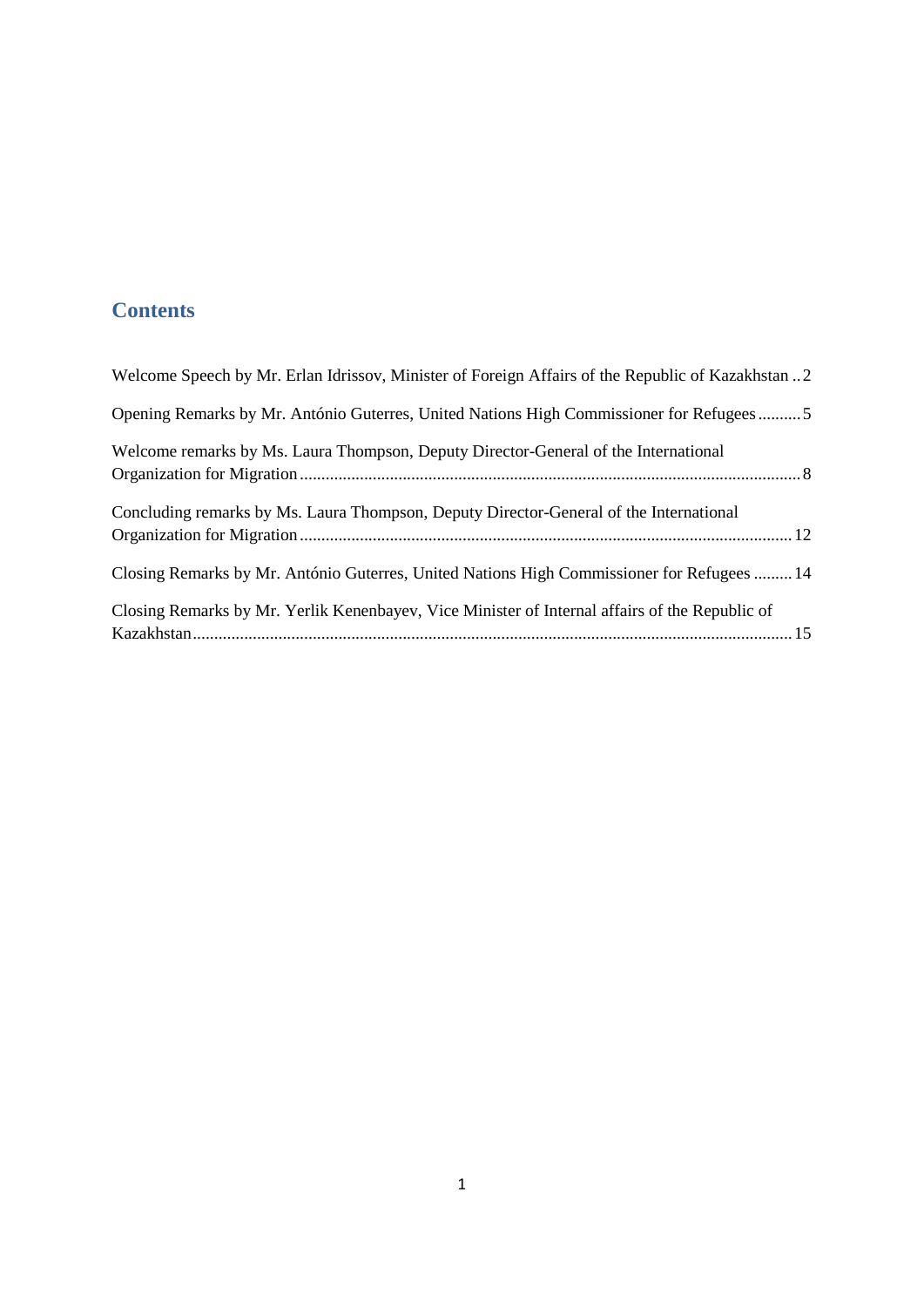### **Welcome Speech by Mr. Erlan Idrissov**

## **Minister of Foreign Affairs of the Republic of Kazakhstan**

<span id="page-2-1"></span><span id="page-2-0"></span>Dear conference participants and guests,

Ladies and gentlemen,

First of all allow me to welcome you all and express my gratitude for your participation in the second session of the Regional Ministerial Conference on Refugee Protection and International Migration in Almaty.

International migration is a global phenomenon, the scope, complexity and impact of which keep growing. As mentioned in the recent Report "International Migration and Development" by the UN Secretary-General, there is no country in the world that is not affected by migration flows.

To address this, efforts are made towards exercising influence to regulate these flows. We all witness such efforts within the framework of the United Nations Organization and its respective units, including through regional commissions, the activities of the Global Forum on Migration and Development, the UN Global Migration Group, and the preparation for the High Level Dialogue on Migration and Development to take place this year at the forthcoming 68th session of the UN General Assembly.

Issues related to the regulation of migration flows are also on the top of the agenda of the young Central Asian countries. Challenges of irregular migration such as human trafficking, refugees and drug trafficking as well as the threat of terrorism, determine the need to improve measures of migration regulation and to consider it a priority for the Central Asian States.

Kazakhstan is in the center of migration flows. It is at the same time a country of immigration, emigration and transit migration. The growth of Kazakhstan's economy has turned it into an attractive place to seek employment for nationals of neighboring and overseas countries.

Kazakhstan is also one of the regional leaders in terms of the number of refugees accepted. Thus, in the years of independence, more than 15 thousand refugees have found asylum and protection on the territory of the Republic of Kazakhstan.

Our country is fully aware of its involvement and its responsibility in addressing issues of international migration. We stem from our belief that not a single country in the world is able to resolve alone the problems caused by migration flows. Their rates of growth and scope outpace States' capacities to regulate them and respond. At the same time, co-ordination and cooperation can contribute to a more effective management of the international movement of people, to minimize the threat of crime and law violation accompanying migration.

This is why in recent years efforts are made in our country to develop a legal framework for bilateral and multilateral cooperation with international partners.

In the last year, national bodies together with UNHCR, IOM, UNDP, ILO, OSCE and other organizations have progressed in addressing issues of refugees, labor migration, the prevention of irregular migration and human trafficking, migration policy development and in sustaining efforts to bring migration related legislation in the Republic of Kazakhstan in line with international standards.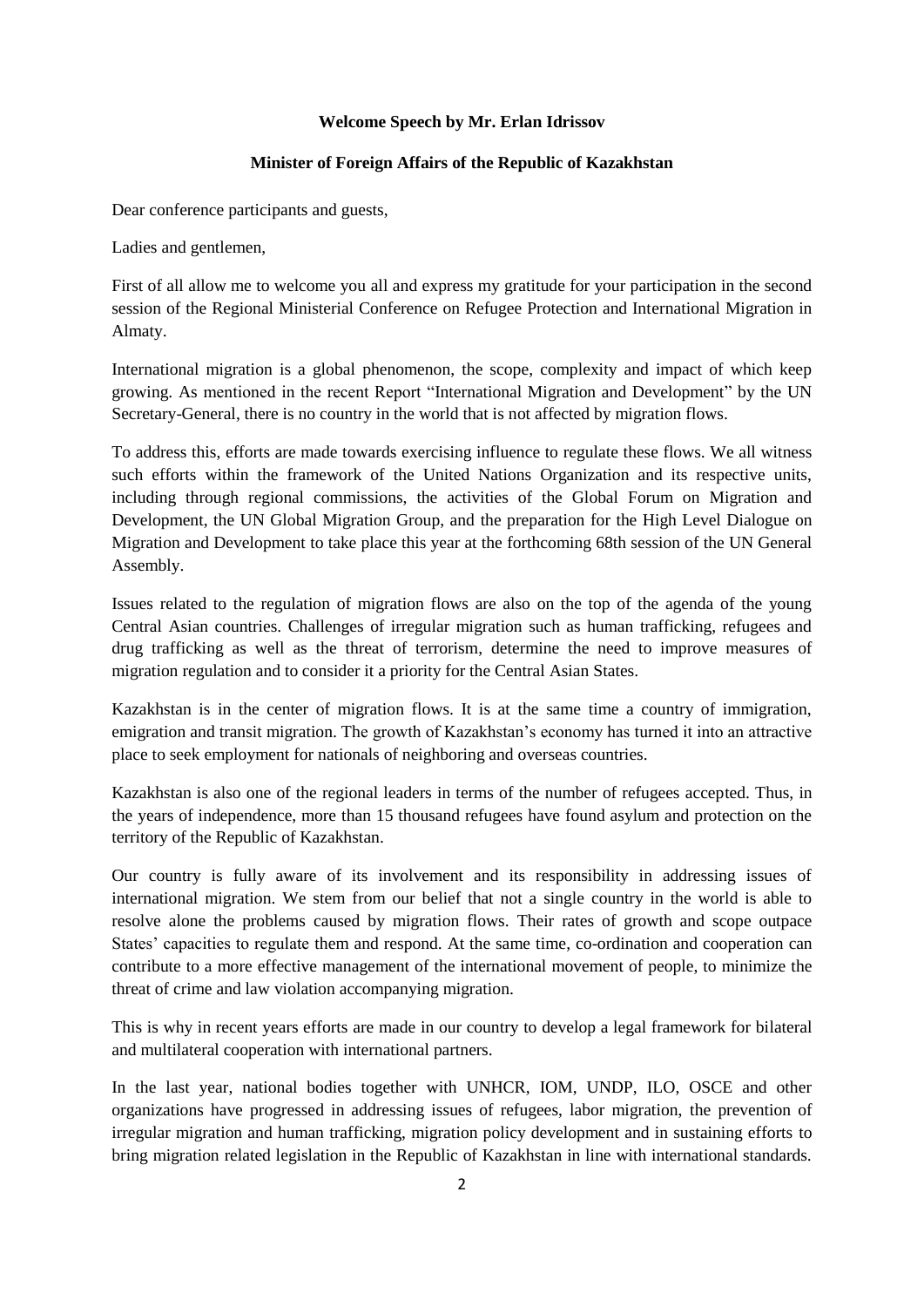In cooperation with these organizations, the legislation in the country is updated and a number of programs are implemented including programs on developing dialogue and capacity building in the area of managing labor migration processes in Central Asia, and improving the management of border crossing by migrants etc.

This work is carried out within the context of globalization and the relevant processes of integration at the regional level.

We are determined to expand cooperation with developed countries in the area of international labor migration in order to enhance control over illegal labor migration, exploitation of migrants and to ensure civilized access of specialists from countries of our region to the labor markets of economically developed countries. This is to include the preparation and signing of common legal instruments that contribute to the creation of a foundation for a mutually beneficial cooperation in the area of migration and development of common labor market instruments. Collective efforts in regulating legal migration flows will decrease significantly the possibilities for irregular migration.

We also consider it necessary for the member-States of the regional associations to review their commitments on suppressing irregular migration flows; to systematize and encode both national legislation on migration issues and international treaties signed within the framework of international organizations and to facilitate the ratification of already signed treaties and agreements by national parliaments.

In recent years migration policy all over the world is increasingly characterized by a complex approach and a close coordination of its different directions. Particularly the organization of migration control and the hosting of migrants are linked with ensuring the necessary facilities, adaptation, integration and the maintenance of an adequate level of interethnic relations within the society.

The government of Kazakhstan is doing a lot of work in major areas of migration policy, which is one of the perspective directions of the humanitarian cooperation of Kazakhstan with international organizations. A number of positive trends are noted in the country on migration flows: negative outcomes have been prevented and minimized; a legislative foundation has been set to ensure and protect the rights and interests of migrants while maintaining a net migration rate; labor migration is evolving into an increasingly important process, which is directly linked to successful economic achievement, social stability and a liberal migration policy in the country.

Kazakhstan is interested in having a single policy towards migrants from the Southern Asia and a more flexible migration policy for the entire post-soviet space. This approach will make it possible to develop a more objective forecast for the country's social and economic development, to ensure a decent social level for its own population and to achieve sustainable reduction of crime rates in this area.

Thus, as we view necessary to deepen regional dialogue, we welcome the development of the Almaty Process, which was initiated in March 2011 during the regional conference on mixed migration in Almaty. The Almaty Process aims to complement harmoniously similar processes on migration implemented in other regions, specifically – to speak of geographically close regions – the Budapest and Prague Processes.

Taking advantage of the opportunity, I would like to mention the success of the 5th Conference of the Budapest Process that took place in Istanbul a month and a half ago. The Conference noted that the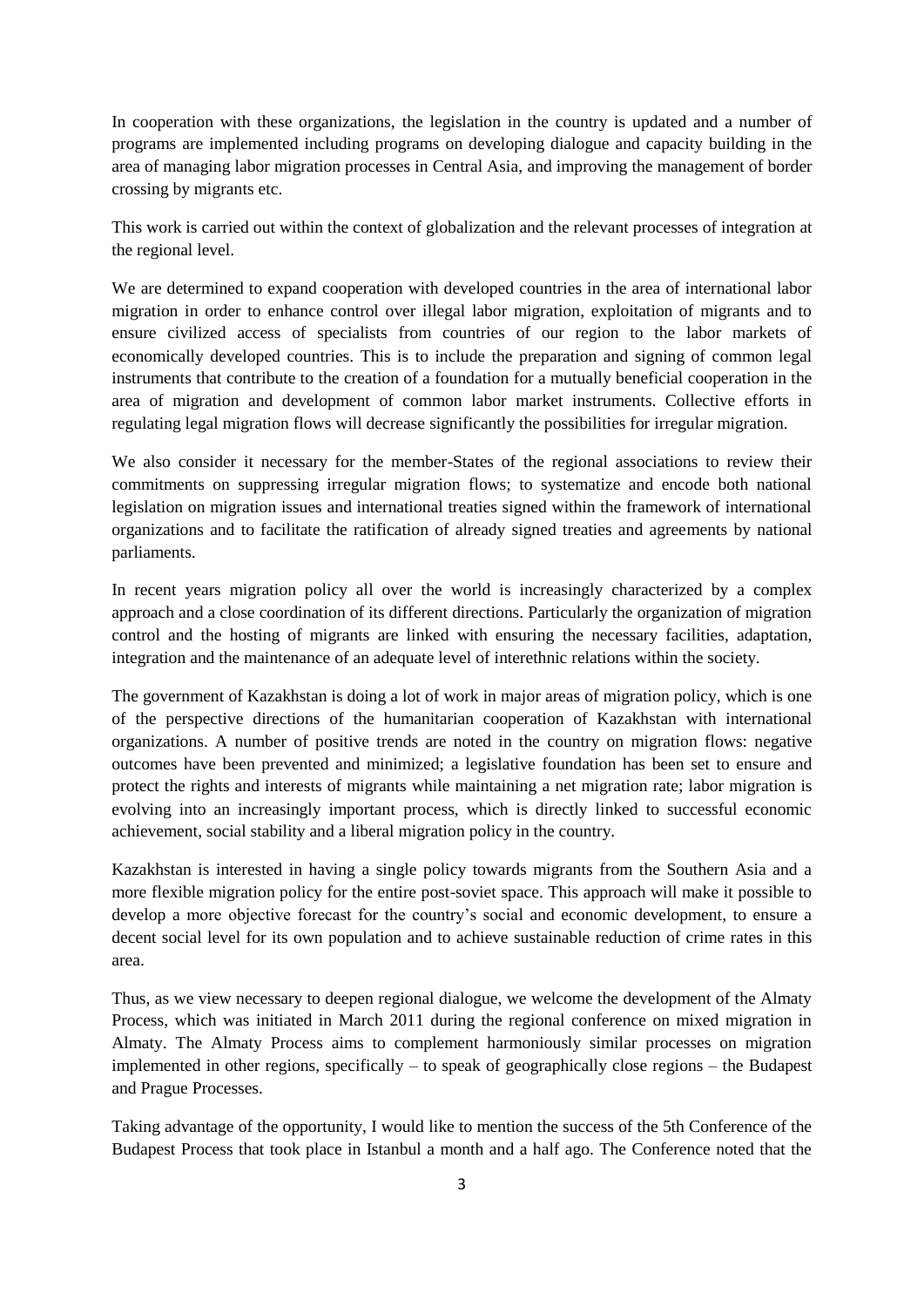Budapest Process is developing into a balanced intergovernmental dialogue on issues of migration management that covers the entire spectrum of matters, including legal and labor migration, integration and irregular migration, repatriation and readmission, human trafficking, migrant smuggling, international protection as well as issues of migration and development.

Thus, consultative platforms are being developed globally that help to promote concerted activities at the regional level, confidence building, better understanding of migration issues, achieving consensus and capacity building amongst their participants.

A few days ago (22-23 May 2013) the 4th global meeting of Chairmen and Secretaries of the regional consultative processes took place in Lima, the capital of Peru, that confirmed the important need of such processes, their promising viability and the need for their interaction.

It is well known that based on the outcomes of the first conference the adopted Almaty Declaration called for concerted efforts of all stakeholders – governments, international organizations and NGOs. The principles of the Declaration imply common partnerships at the national, regional and international levels, which are absolutely necessary to enhance coordination and cooperation.

This Conference is designed to consolidate the outcomes of the first Conference, meaning to create an institutional basis for the regional consultative process or in other words to launch the "Almaty Process". I would like to thank all the countries that participated in the preparation process as well as UNHCR and IOM for their meaningful and organizational contribution to this Conference.

Migration problems can be solved. Success is guaranteed through the development of open dialogue, the enhancement of bilateral, regional and global cooperation and coordination. Collaboration of different countries from different regions within the common framework of these processes will undoubtedly become the key factor to ensuring the successful tackling of migration and refugee issues all over the world.

In conclusion I would like to wish all the conference participants fruitful work and promising results.

Thank you for your attention.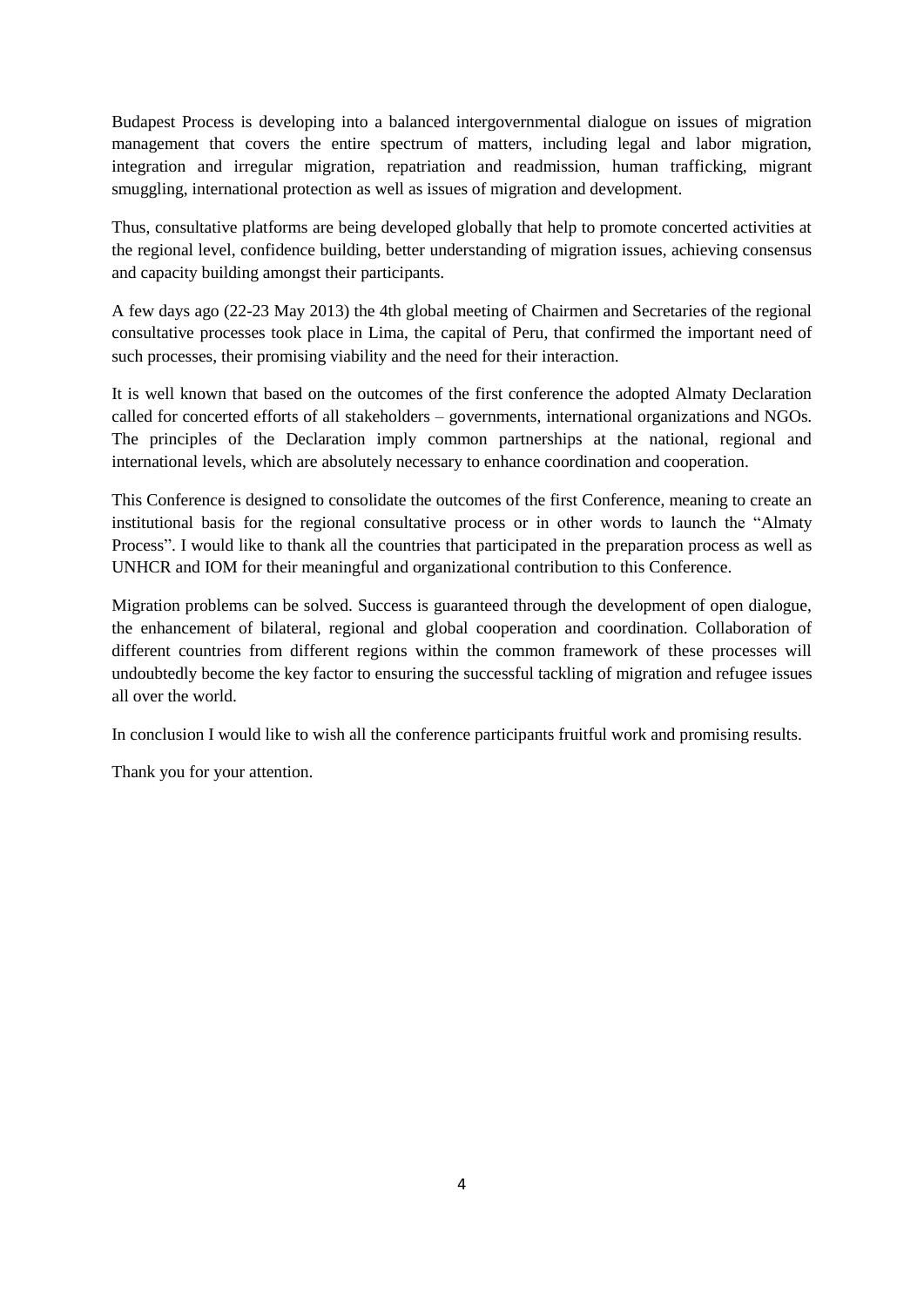#### **Opening Remarks by Mr. António Guterres**

## **United Nations High Commissioner for Refugees**

#### <span id="page-5-0"></span>Mr. Chairman,

**Excellencies** 

Distinguished Delegates, ladies and gentlemen,

It is with great pleasure that I join you today as a co-organizer of this second Ministerial Conference on Refugee Protection and International Migration, together with IOM and the Government of Kazakhstan. And May I Mr. Chairman, express my very deep gratitude and appreciation to the hospitality of the Government of Kazakhstan. It is not only a generous and warm hospitality; it is a very efficient hospitality. So thank you very much.

I am encouraged to see the strong representation from the countries participating in the Almaty Process, as this speaks to the importance that asylum and migration issues have in this region.

In the two years since the first Conference and the adoption of the Almaty Declaration, the consultations amongst the Central Asian States have made very good progress, which clearly illustrates their commitment and dedication, and a keen understanding of the present and future challenges that the Almaty Process seeks to address.

Allow me to begin with a few general reflections on the present nature of forced displacement, and the wider phenomenon of people on the move, which so profoundly shapes our world today and, I believe, will continue to be one of its defining characteristics for decades to come.

A few decades ago things looked simple; there were people that moved from one country to another in search of a better life, in search of jobs, education for their families. These were economic migrants. And there were people forced to flee their country because of war or persecution and these were refugees according to the 1951 Convention. As the time goes by, this distinction sometimes becomes blurred. First of all, because they always or many times travel on the same route, are submitted to the same smugglers and traffickers – and also because we are witnessing more and more people forced to flee for reasons that do not qualify them as refugees according to the 1951 Convention.

Forced displacement today affects more people, and for longer periods of time, than only a decade ago. It is also growing in complexity. Conflict and political upheaval, the traditional drivers of displacement, are no longer the only reasons forcing people to abandon their homes. In an increasingly imbalanced world, displacement is often compounded and reinforced by factors such as the effects of climate change, population growth, food insecurity, socio-economic disparities, and water scarcity and others.

A growing number of people are uprooted by natural disasters or lose their livelihoods to drought, with climate change becoming the key factor accelerating all other drivers of forced displacement. Its slow-onset effects, like desertification, environmental degradation and shrinking agricultural productivity risk displacing hundreds of thousands of people in the future.

While the nature of forced displacement is rapidly evolving, the responses available to the international community have not kept pace. Mixed migration flows are the most likely scenario for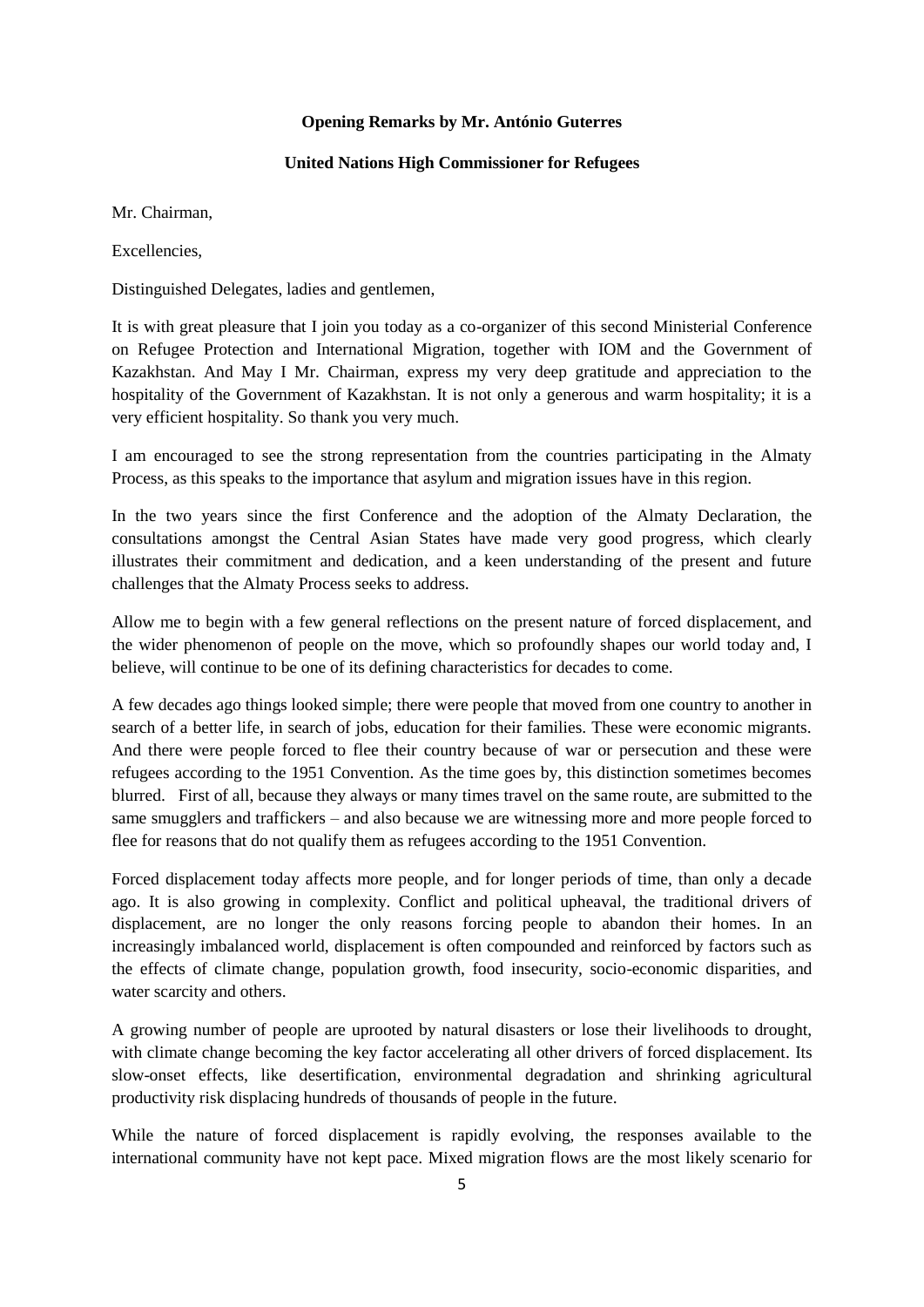forced population movements of the future. This requires States to develop more effective response mechanisms so as to avoid serious protection gaps for persons in need. The Almaty Process is an excellent example of regional cooperation to establish such new responses through close cooperation among governments, with the support of other stakeholders.

Central Asia has always been a cultural and economic crossroads, and the population movements the region has witnessed will only grow in scale and complexity as a result of all of the interlinked factors I have mentioned. In addition, the Central and South West Asia regions will be key to international peace and stability, for example in the context of political and security transitions in Afghanistan scheduled for 2014.

## Excellencies,

Having been in Government myself for many years, I know that no State can disregard the importance of ensuring the security of its citizens, their social and economic well-being and the cohesion of society. States also have the right to define their own immigration and national security policies; provided they do so in respect for human dignity and basic rights, and in ways that ensure international protection is granted to those who need it.

The Almaty Process allows countries to develop response mechanisms that address the legitimate concerns of States, such as border management and security, while respecting international norms and standards. This is needed to ensure that those who wish to seek asylum can do so, irrespective of the circumstances in which they have arrived at the border.

This means guaranteeing access to territory, fair treatment of asylum claims and identifying those who may be in need of protection for other reasons. Implementing these principles in mixed migratory movements is challenging, and requires close cooperation and dialogue among the States concerned.

The consultations that have taken place so far have been an important step in helping to address the challenges of mixed migration. But looking to the future, meaningful solutions can only come through a regional cooperation framework that guarantees effective cooperation among States.

## Ladies and Gentlemen,

UNHCR's attention in Central Asia is focused on preserving and strengthening the asylum space available to refugees, efforts to reduce and prevent statelessness, ensuring appropriate emergency preparedness and response, and on helping States manage the mixed migratory flows they are experiencing. But, of course, we cannot lose sight of durable solutions. This means working towards voluntary repatriation and sustainable reintegration, providing support to host countries and communities, and provision of legal migration opportunities.

There has been significant progress in all of these areas. Our close cooperation with the countries concerned has helped bring about important achievements and tangible improvements in the lives of our people of concern.

Turkmenistan has been making exceptional efforts in recent years to reduce statelessness. This has involved acceding to the two Statelessness Conventions, and to initiate to register and document thousands of undocumented persons across the country. This, we hope, will facilitate a solution for the plight of persons with undetermined nationality. In Kazakhstan, the Government's Special Report on the situation of asylum-seekers, refugees and stateless persons, endorsed personally by the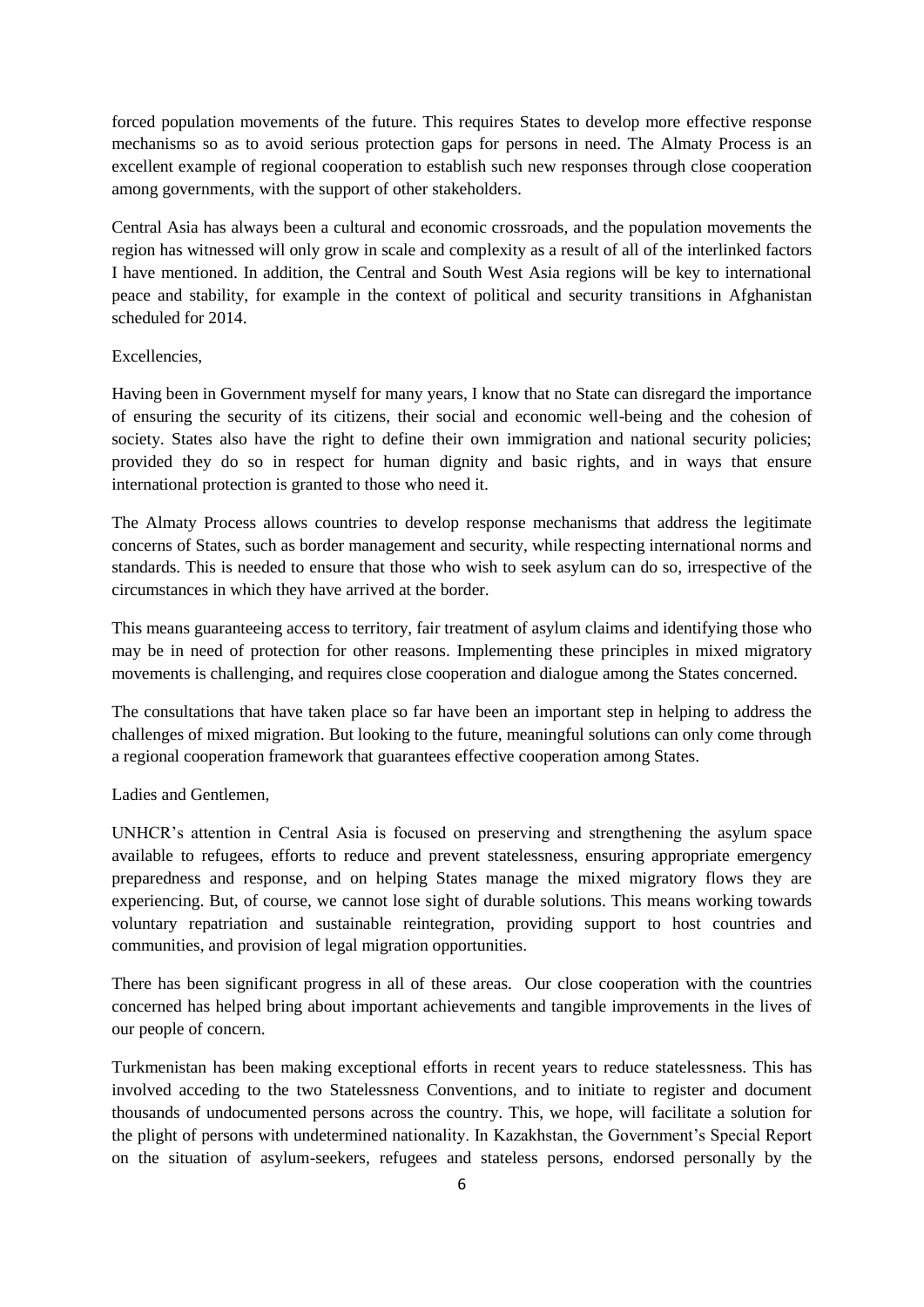President, aims at significantly improving legislation as well as developing standard operating procedures for persons of concern to UNHCR. It is our earnest hope that the Government of Kazakhstan will soon develop an inter-Ministerial Action Plan. UNHCR stands ready to assist in this process.

The Kyrgyz Republic, in response to the inter-ethnic tension it experienced in 2010, has made good progress in developing a national peace and reconciliation initiative, and was recently selected as a pilot country to develop a durable solutions strategy for the sustainable return of refugees and IDPs. Similarly, Uzbekistan's efficient response to the 2010 refugee crisis, as well as Tajikistan's intensive efforts in capacity building for emergency response and preparedness, confirm the importance regional governments attach to issues of forced displacement.

The excellent collaboration UNHCR has been enjoying with Governments participating in the Almaty Process is yet another example of the fruitful partnership we have with the Central Asia region. As our collective challenges in responding to the needs of people on the move become increasingly complex and resource-intensive, it is crucial that we further strengthen our cooperation in this area. Continued robust support by the international community remains also imperative.

Allow me also to say how encouraged I am to see this region taking on a more central role in promoting peace and stability, be it through hosting the  $10<sup>th</sup> OSCE$  Summit in Astana in 2010, the successful meetings of the Foreign Ministers of the Islamic World in Dushanbe and in Astana, or the various other regional initiatives, such as the Istanbul Process, aimed at promoting peace, reconciliation and development. In an initiative more specifically related to UNHCR's work, the Organization of Islamic Cooperation, the Government of Turkmenistan and UNHCR successfully coorganized an International Ministerial Conference on Refugees in the Muslim World in Ashgabat in May of last year.

## Distinguished Delegates,

The Almaty Process addresses several of the humanitarian aspects of the challenges facing this region. To ensure that the protection needs of refugees, displaced persons and stateless individuals are met, a successful response to these challenges can only come from a regional and collaborative response. I commend the Governments participating in this process for their recognition of the importance of such a regional dialogue.

For the same reason, I am enormously pleased to see the full and equal engagement in the Process of other countries that share common migration concerns with the five Central Asian republics. UNHCR and IOM remain deeply committed to supporting the Almaty Process through the development and implementation of a broader Regional Cooperation Framework and Action Plan.

I would like to close my remarks by again thanking the Government of Kazakhstan, IOM and all other stakeholders for making the Almaty Process possible. I am confident that, through this Process, we will be able to bring concrete solutions to the important challenges which the growing complexity of forced displacement and mixed migration pose to not only this region, but also to the world. And let me say very briefly when we sometimes witness a debate in many countries of the world, including in my part of the world that are so negative about the impact of migration, that it is my deep belief that the movements of people in the modern world are part of the solution and not part of the problem.

Thank you very much.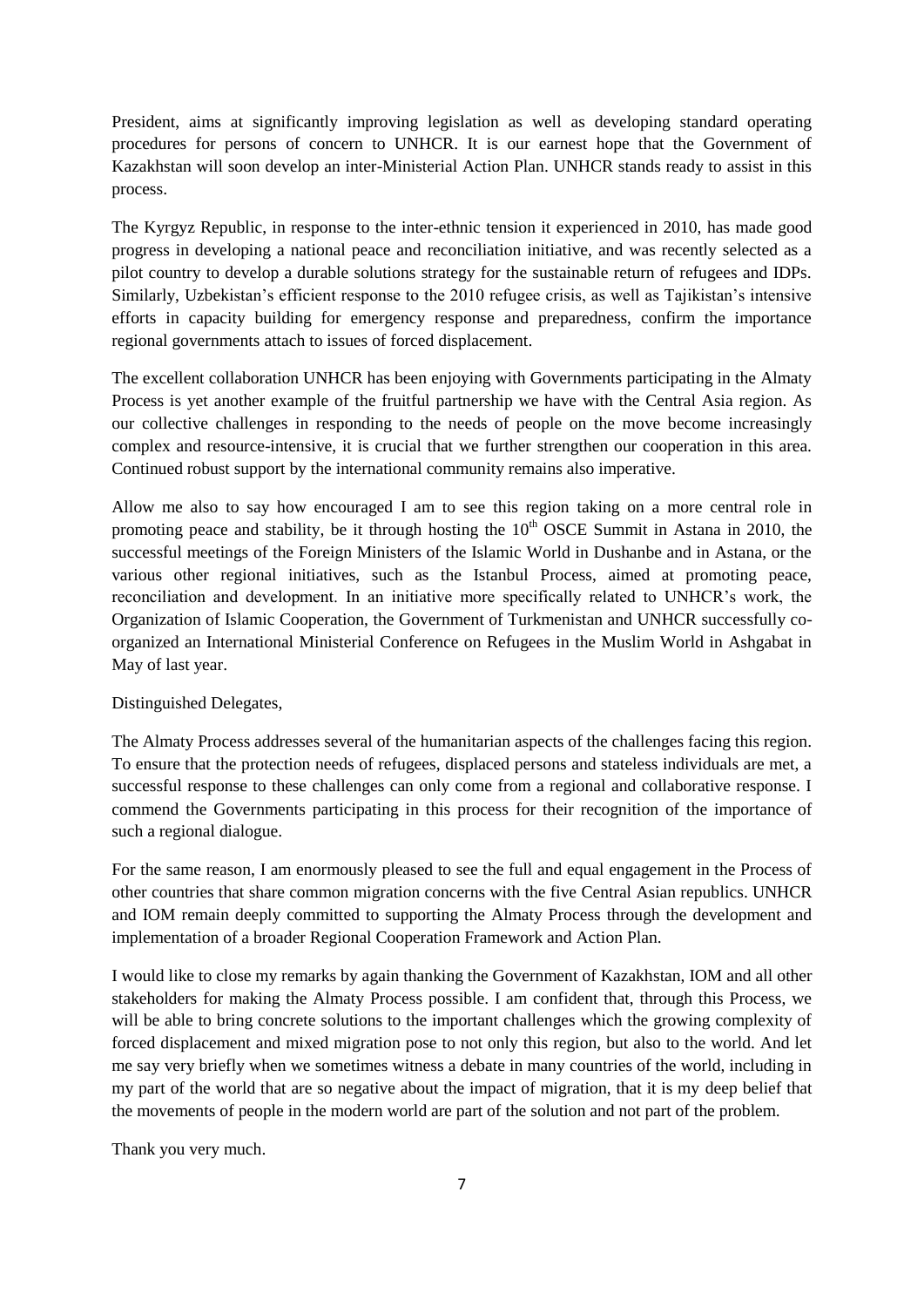### **Welcome remarks by Ms. Laura Thompson**

### **Deputy Director-General of the International Organization for Migration**

<span id="page-8-1"></span><span id="page-8-0"></span>Your Excellency, the Minister of Foreign Affairs of the Republic of Kazakhstan,

Your Excellency, the High Commissioner for Refugees,

Your Excellencies, distinguished delegates,

IOM is honoured to be a co-organizer of this important gathering with our generous host, the Government of the Republic of Kazakhstan, and with the UNHCR, our long-standing partner. Several years ago, I already had the pleasure of being here in Almaty on the occasion of a ministerial gathering of many of the countries present today, which resulted in the unanimous adoption of the Almaty Declaration. The Declaration acknowledged the need to address multiple challenges resulting from complex migration dynamics and mixed migratory movements in Central Asia and the wider region, and called for regional cooperation to that end. I would like to congratulate the Government of Kazakhstan for taking the lead in ensuring that the Almaty Declaration is put into practice and for championing the cause of regional cooperation on migration in the Central Asian region and increasingly, beyond. I would also like to acknowledge the efforts of all the other States that continue to work together to advance regional dialogue through, among others, the launch of a new regional consultative process on migration – the Almaty Process – the reason for which we are gathered here today.

Ladies and Gentlemen,

As the lead agency on migration with a global footprint, IOM has a clear view of the tremendous and increasing importance of migration in all world regions. Roughly one out of every seven people on the planet today is on the move, including some 214 million international migrants and 740 million internal migrants. We also know that this trend will continue - with today's 214 million international migrants expected to become more than 400 million by 2040. There is thus a lot at stake given the imperative need to ensure that migration is humanely and responsibly managed.

The population flows within, into and through the countries present here today are complex and include both voluntary and forced migration; regular and irregular movements driven by a variety of economic, political and environmental forces. Here, as in many other parts of the world, the search for gainful employment is a key factor driving migration. And while today there is widely recognised that labour migration contributes to economic growth and development, unless strong and effective mechanisms for its management are in place, it can also present security risks for states and individuals, including increased vulnerability of migrant workers.

Significant irregular migration flows in the region are a serious concern, as irregular migration, in particular its more corrosive forms of smuggling and trafficking, remains connected with transnational organised crime, including trafficking for labour purposes. Furthermore, the multi-ethnic set up, competition and tensions over scarce resources and political instability in the wider region represent other critical challenges that will likely continue to trigger internal and cross-border movements, including forced migration within the region. Environmental degradation and recurrent natural disasters are additional factors impacting mobility.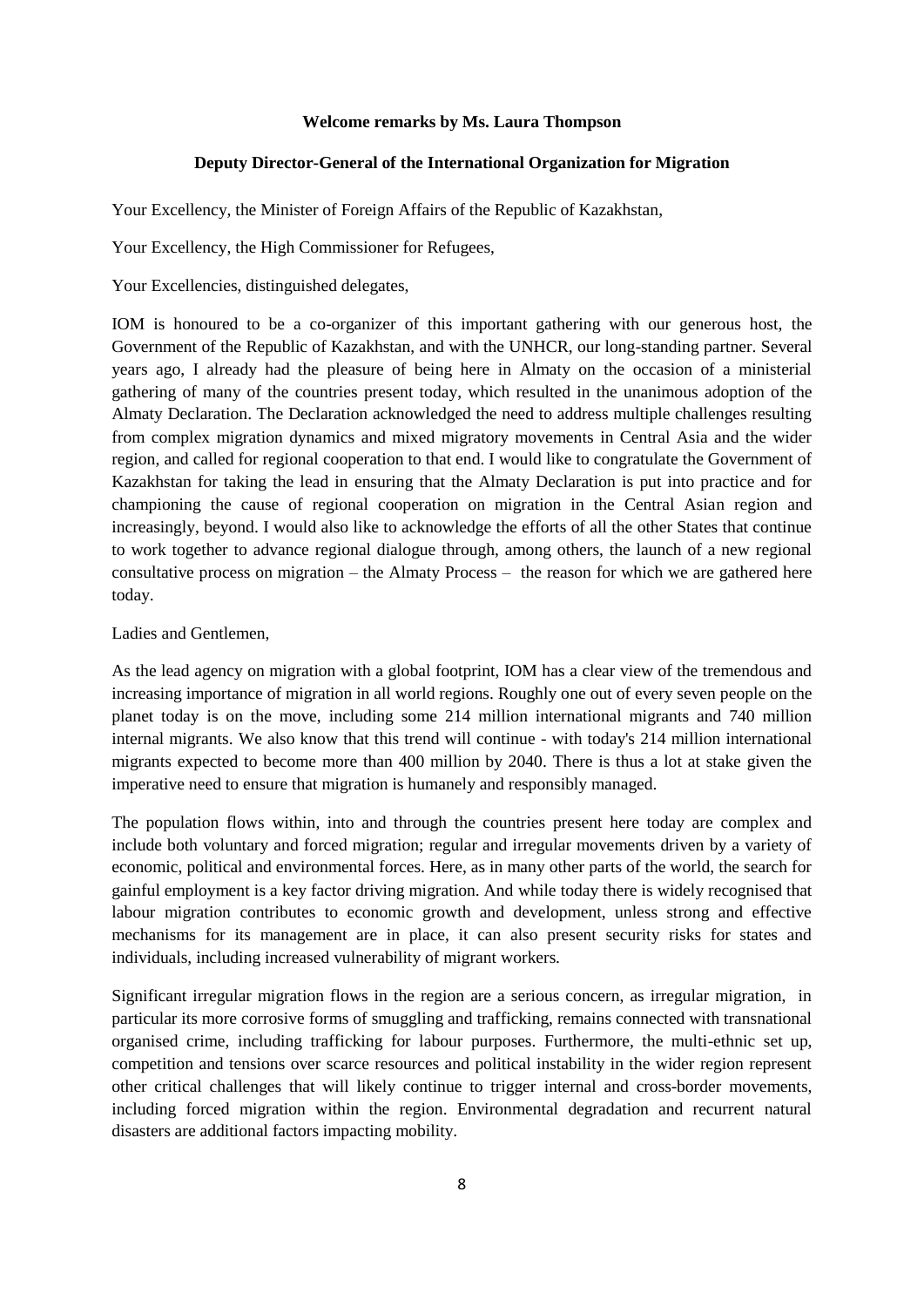So, how can we manage such complex migration flows in a way that brings together the needs of the State with the protection of individual rights and freedoms?

The two are certainly not mutually exclusive. There is, of course, no magic migration formula, nor one that is universally applicable. There is, however, a possible "high road migration scenario" that, on the one hand, respects national sovereignty to determine who enters a country and that those who enter respect local laws and customs; and, on the other hand, respects the age-old desire of people to migrate to seek a better life. In other words, there is the need to preserve the integrity of migration as mankind's oldest poverty reduction and development strategy, and along with it, the person's expectation that his / her rights as a person will not be affected by this decision and be honored and respected when they do migrate.

Throughout its 60 plus year history, IOM, together with a variety of partners, has helped governments to reconcile these various elements and design and implement creative solutions. I would like to highlight four key elements that would need to be part of this solution in this region:

- a. Combatting irregular migration and all the challenges stemming from it remain a key priority in migration management in the world around. The solutions here point toward better control and screening mechanisms, such as better border systems and more secure travel documents, as well as expanded cooperation on and capacity building of border officials and relevant institutions for care and return of irregular migrants who have no permission to remain in the country.
- b. That said, combatting irregular migration must go hand in hand with expanding channels for regular migration, creation of decent employment opportunities and strengthening links between migration and development. In the Central Asian region, people are increasingly migrating across borders for economic reasons to look for work. Much of this movement is irregular, which not only increases the vulnerability of these migrants, but also negates any development gains that this migration might have generated. Well-managed, legal corridors for labor migrants will ensure that they can develop their own human potential, become productive, and can invest properly in their families and home communities. At the same time, the benefits of migration need to be channeled into socio-economic development strategies at the national level. Countries in the Central Asian sub-region are some of the biggest recipients of remittances in the world as a percentage of their GDP. However, the developmental gains of this monetary income are limited.
- c. Trafficking in human beings is another serious challenge for the region in terms of both, scale and violation of human rights. The exploitation of migrants is commonplace, and victims are deprived of basic rights such as the right to earn a wage and the right to free movement. Labor exploitation of migrants is particularly prevalent in this region because of the high degree of irregular movement for employment purposes. Countries in the region have made efforts in cooperating with each other to address trafficking issues and welcome assistance from the international community. In this regard, IOM will continue to strengthening regional cooperation and developing coordinated actions in the fight against trafficking in human beings and exploitation. Such cooperative actions may include improvement of the legislative framework aimed at better regulating labor migration and fighting human trafficking. Only if we win this battle, we can achieve IOM's strategic vision to maximize the potential for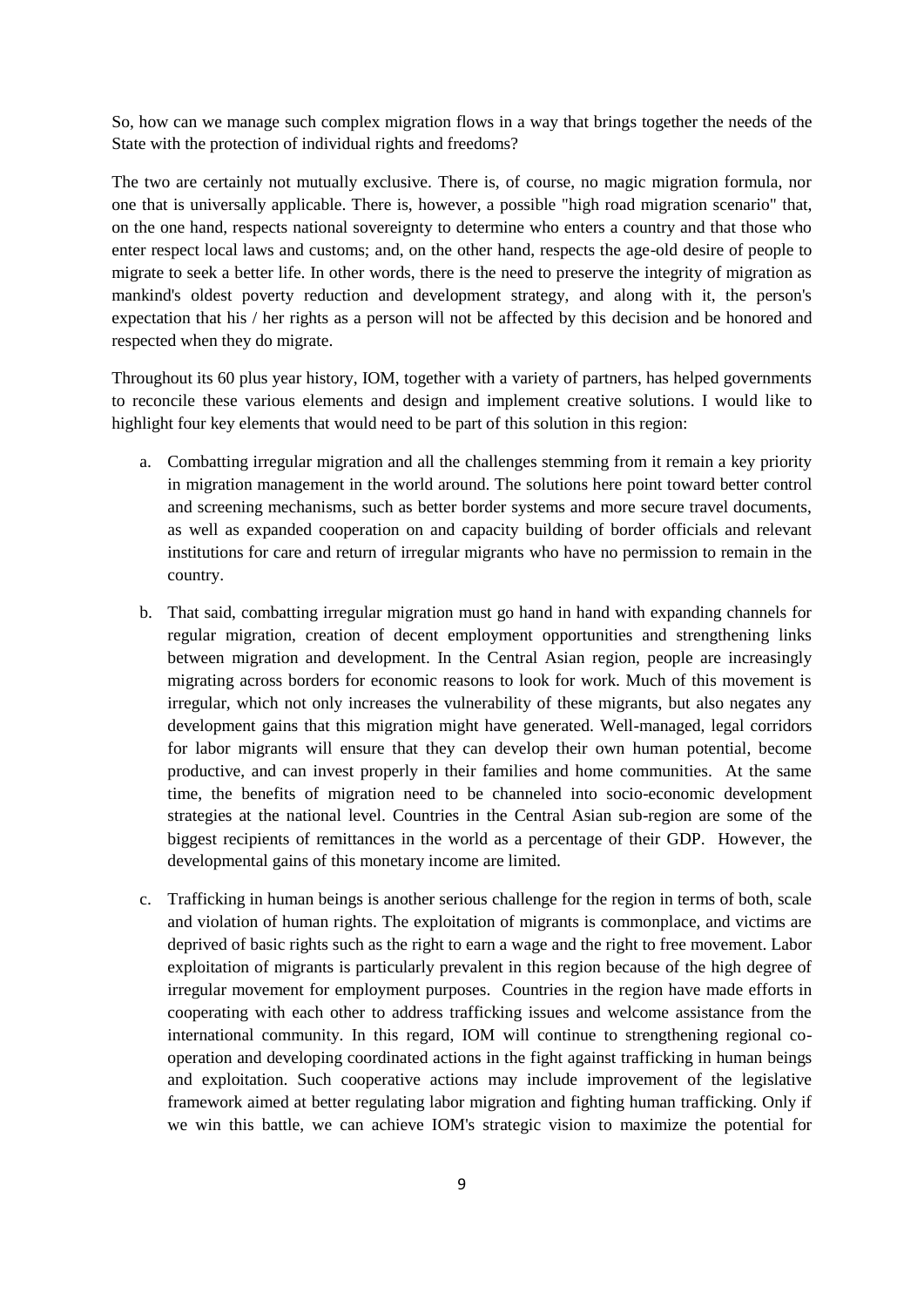migration to contribute to the development and economic growth of the countries where poverty is the main push factor.

d. Given the fact that this is a natural disasters prone region with a mix of environmental and political challenges, we must also be ready to address the migration-related aspects of natural disasters or man-made crises. This includes supporting the governments and communities in dealing with causes and consequences of possible mass internal or cross-border flows of people triggered by a crisis; it also means assisting international migrants caught in a crisis in their destination countries, or displaced populations and the affected communities in urban areas, as well as dealing with the heightened risk of human trafficking among crisis-affected populations, or tackling the emerging issue of environmental migration. IOM has experience in dealing with all these and other migration consequences of crises around the globe. However, in the midst of a complex migration crisis, without proper planning and preparations, many of these aspects which require systematic and consistent institutional response can be overlooked to the detriment of the individuals, communities as well the society in general. This is something IOM is in increasingly working to address. Based on its rich operational experience and recognizing the need for a complex view of human mobility in the crisis context, IOM has developed a *Migration Crisis Operational Framework (MCOF).* This tool allows a better understanding of complex mobility patterns related to crises, increases the level of preparedness and enables a more effective operational response to crises. In November last year, you, our membership, approved this Framework by consensus, so this is what we are putting forward now as an instrument to prepare and more effectively address the mobility aspects of potential crisis situations in this region. Based on past and current patterns of mobility in the region, IOM is now analyzing key events and processes in the region, such as the withdrawal of the international military forces from Afghanistan and the potential impact of natural disasters. This assessment will serve as the basis for a multi-stakeholder consultation process to ensure that all the actors concerned are well placed to address the future of migration in the region in a way that would support sustainable development and growth. The Migration Crisis Operational Framework is a tool to bring IOM's expertise into a stronger partnership with you, to ensure we are collectively able to assess and build better capacity to manage migration during crisis.

This brings me to the next key point, which cuts across the four priorities I have just outlined - the need to ensure adequate protection of the human rights of all migrants and the recognition by all of us that people do not lose any of those rights when they decide to leave their country of origin.

Our collective responsibility requires paying particular attention to those made vulnerable by a myriad of circumstances and conditions, including trafficked persons, unaccompanied minors, refugees, asylum seekers, stateless persons or returning migrants to ensure that their needs are properly identified and that they are provided with appropriate support and protection.

This is a formidable list of priorities. IOM, together with a number of other international and regional organisations present here, is already directly implementing, and supporting Governments and civil society actors in implementing, a variety of activities aimed at addressing these priority issues.

Ladies and gentlemen,

Migration is a cross-border phenomenon; as such, it should be placed in a broader context of regional cooperation and regional policy development. To reinforce this, we are presently supporting some 15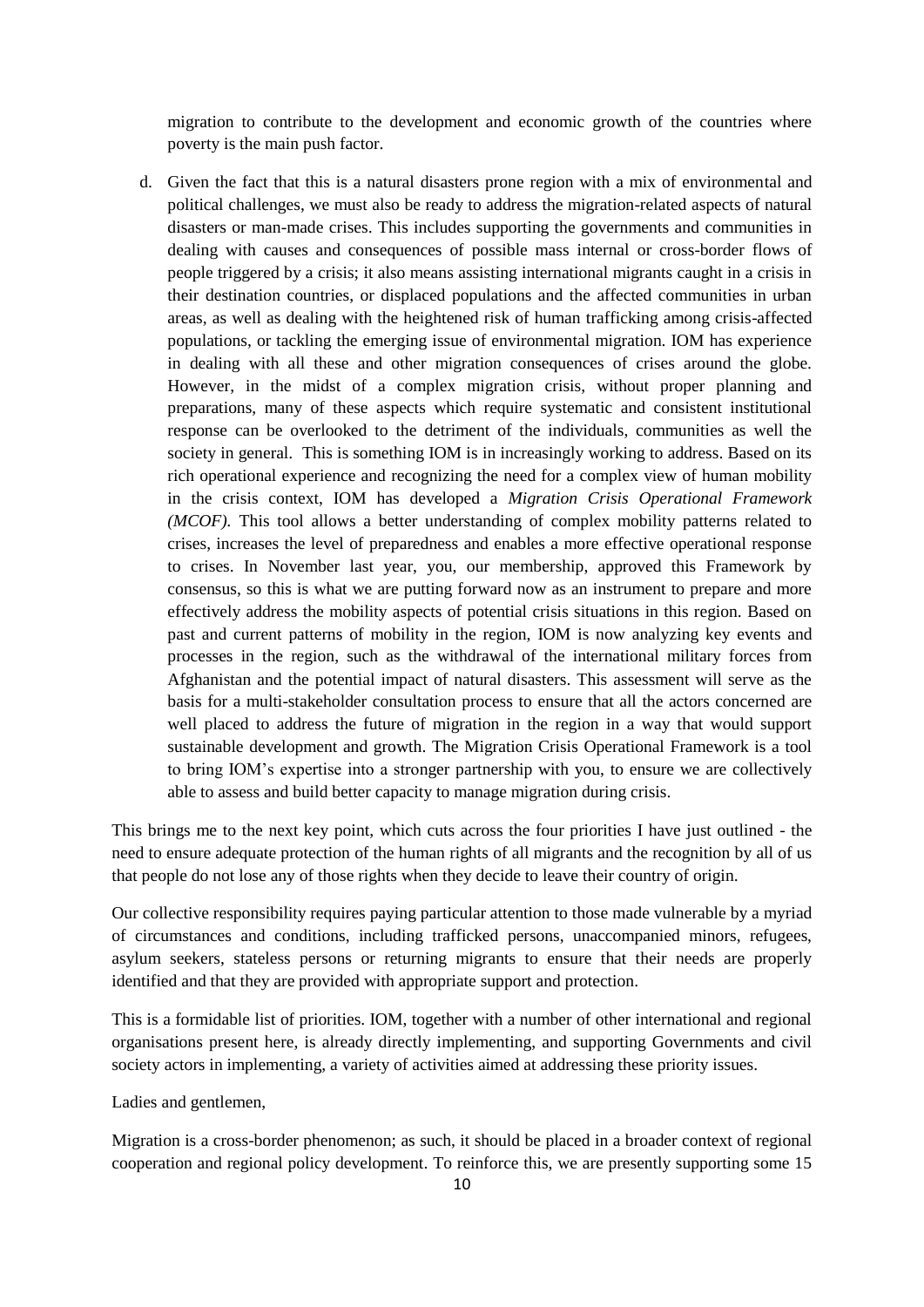regional dialogues on migration worldwide all geared towards creating broader consensus on migration management issues. The rise in inter-state cooperation and sustained dialogue we have witnessed over the past two decades in particular at the regional and, more recently, at the interregional and global levels, is clear evidence that governments know that isolated positions and policies are no longer an option in today's world. I heard this message loud and clear at the recent Global Meeting of the Chairs and Secretariats of the Regional Consultative Processes on Migration (RCPs), which IOM organized in Peru just a couple of weeks ago. This was the  $4<sup>th</sup>$  such global gathering of regional groupings that IOM has organized since 2005. The Peru meeting brought together representatives of over 20 different regional cooperative mechanisms with varying degrees of formality and history, including the participation of a representative of the Government of Kazakhstan.

While supporting the Government of the Republic of Kazakhstan together with our UNHCR partners in preparing the ground for the launch of the Almaty Process, IOM was able to draw on its extensive expertise on RCPs in different corners of the world. Our close engagement with and support for RCPs serves only to further strengthen our conviction of the importance of greater exchange and interaction among the different regional forums to minimise duplication and enhance outcomes for all stakeholders. That is why we find the proximity and relevance to this conference of the "neighbouring" processes -- such as the Bali Process and the Budapest Process, as well as of other key regional organisations and mechanisms which have migration on their agenda -- of particular importance.

Excellencies, ladies and gentlemen,

We are living in an increasingly interconnected and complex world, a world with more and more mobility, which brings new opportunities but also increasingly complex challenges. It raises many questions such as how to stem irregular migration, while facilitating regular movements and strengthening migration and development links? How to ensure state security, while protecting the human rights of migrants and preserving the asylum space? And what needs to be done to make sure we are ready to address all the multitude of challenges arising in the context of a migration crisis? The fact that the majority of countries in the world belong to at least one RCP and many belong to more than one is clear evidence that regional collaboration and dialogue is at least part of the answer to these questions.

The efforts that are already taking place in the region can, and must be, strengthened by our collective action and more firm resolve. We must do more and, as has been stated in the Almaty Declaration, we must work within a regional framework if we are to succeed. Here in Almaty again, we have today the opportunity to do, let's use it!

IOM is very pleased to be present at the birth of a new regional consultative process, the Almaty Process. As ever, we stand ready to provide you with the support you may need and request.

Thank you.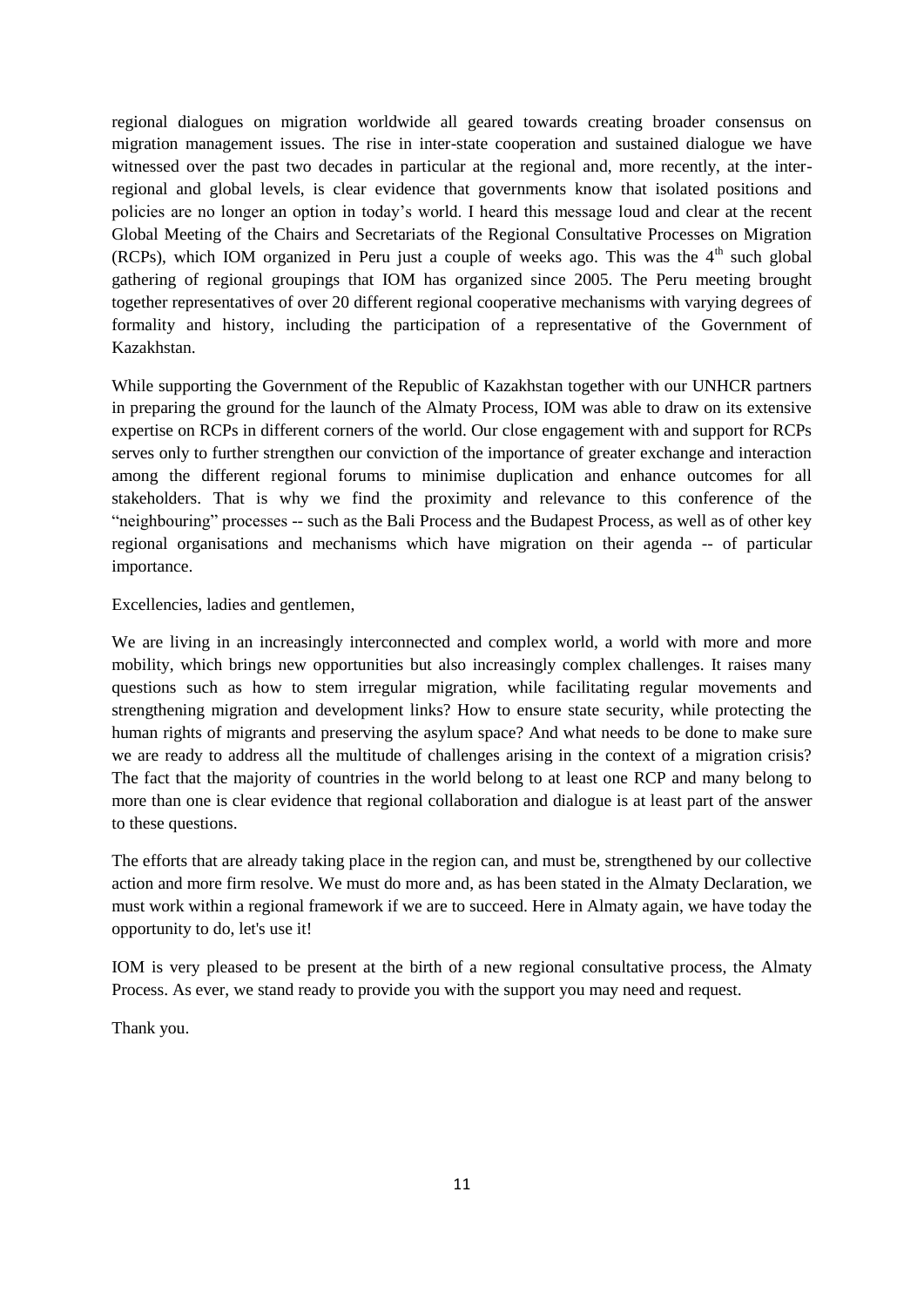#### **Concluding remarks by Ms. Laura Thompson**

## <span id="page-12-0"></span>**Deputy Director-General of the International Organization for Migration**

<span id="page-12-1"></span>I would like to congratulate the Chair on the skillful steering of the debate and the participating States for a rich and productive discussion and the progress achieved – reaching an agreement. The existing regional processes – 15 RCPs worldwide, meeting in Lima – and global processes – HLD on International Migration and Development, GFMD) – are clear evidence that States from around the world can come together for constructive discussions even if their perspectives on and experiences of migration differ.

Reaching an agreement with many stakeholders involved is never easy but it is well worth the effort, in fact there is no other way if we are to improve the governance of migration. Regional cooperation and partnership are fundamental to realizing the full benefits of human mobility and unlocking its development potential and to addressing its challenges. This point was reiterated in the recent Global Regional Consultative Processes on Migration (RCPs) meeting in Lima which has already been mentioned today. The discussions at that event confirmed that RCPs and inter-regional forums on migration (IRF) are critical pieces of the global institutional architecture on migration, and an important means for fostering dialogue and cooperation amongst states with common migration interests and challenges.

You have made great progress already: the adoption of the Almaty Declaration in 2011, the coordination work carried out since the previous Ministerial event, as well as the focused discussions yesterday and today, culminating in the Operating Modalities of the Almaty process and the Communique we have adopted today are a solid foundation to build on going forward.

Based on the Government priories we have heard highlighted today and IOM's own experience, let me mention a few priority issues for the cooperation in the framework of the Almaty Process:

Provide adequate protection of the human rights of all migrants in particular those made vulnerable by a myriad of circumstances and conditions. There has to be a clear recognition that people do not lose any of those rights when they decide to leave their country of origin.

Combat irregular migration through better control and screening mechanisms, including better border systems, more secure travel documents, capacity building of border officials and relevant institutions for care and return of irregular migrants.

Linked to the above is the need to expand channels for regular migration. Well-managed, legal corridors for labor migrants are needed to ensure that they can develop their own human potential and become productive. There is also a need to channel the benefits of migration into socio-economic development strategies at the national level.

Fight trafficking in human beings, in particular labor exploitation of migrants, which is very prevalent in this region because of the high degree of irregular movement for employment purposes.

As the region is prone to natural disasters with a mix of environmental and political challenges, we also need to prepare to address the migration-related aspects of natural disasters or man-made crises. This should include dealing with causes and consequences of possible mass internal or cross-border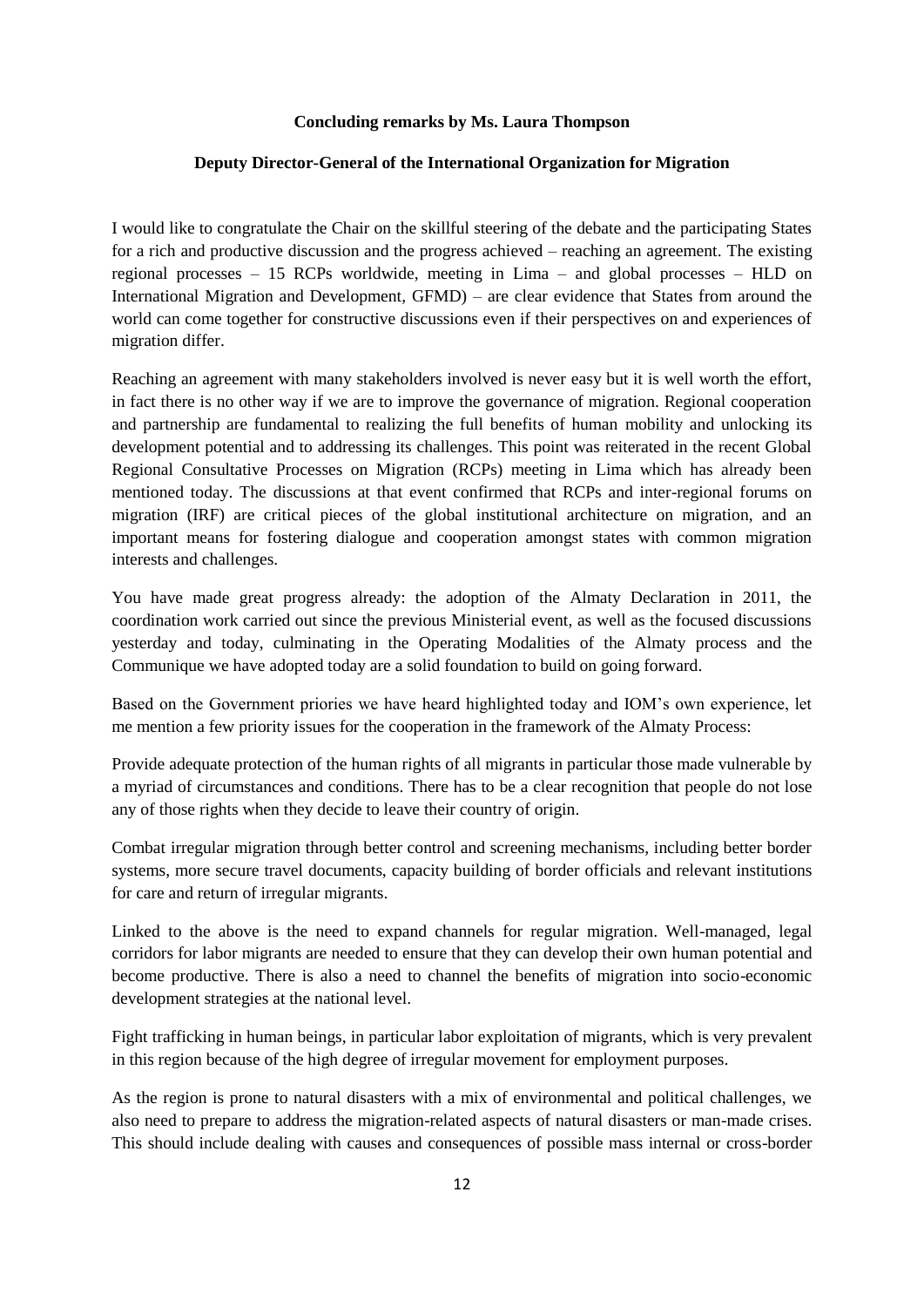flows of people triggered by a crisis and assisting international migrants and displaced populations caught in these situations.

I take also note of the concerns expressed by the HC and others about the nature and scale of the mixed migration flows and about the potential for migration crises induced by natural disasters or post-2014 developments in Afghanistan. In response IOM is prepared to envelop and deploy its Migration Crisis Operational Framework that I briefly mentioned this morning, which is designed to address the multiple challenges arising from sudden or gradual onset crisis which induces mass displacement and creates diverse vulnerabilities among displaced and host population.

The Almaty Process will offer the participating States the opportunity to discuss migration matters and develop consensus on these and other migration management issues. We hope that this Process will also allow its members to find the best applicable formula to this region for reconciling the various challenges that they are facing and to design and implement creative solutions to address them.

However, we are just at the beginning of the road as far as the Almaty process is concerned. There is great potential there to be realized and IOM together with UNHCR will be there to support you.

But with the Almaty process as with any other RCP, the States are firmly in the driving seat. The extensive experience we have supporting RCPs around the globe clearly indicates that the key ingredient of their success is government ownership. We know that a self-funded support structure for the Almaty Process is key to ensuring that its priorities are set the membership rather than externally. Consequently, IOM stands ready to support you in making the Almaty process be a self-funding process that we know it has the potential to be.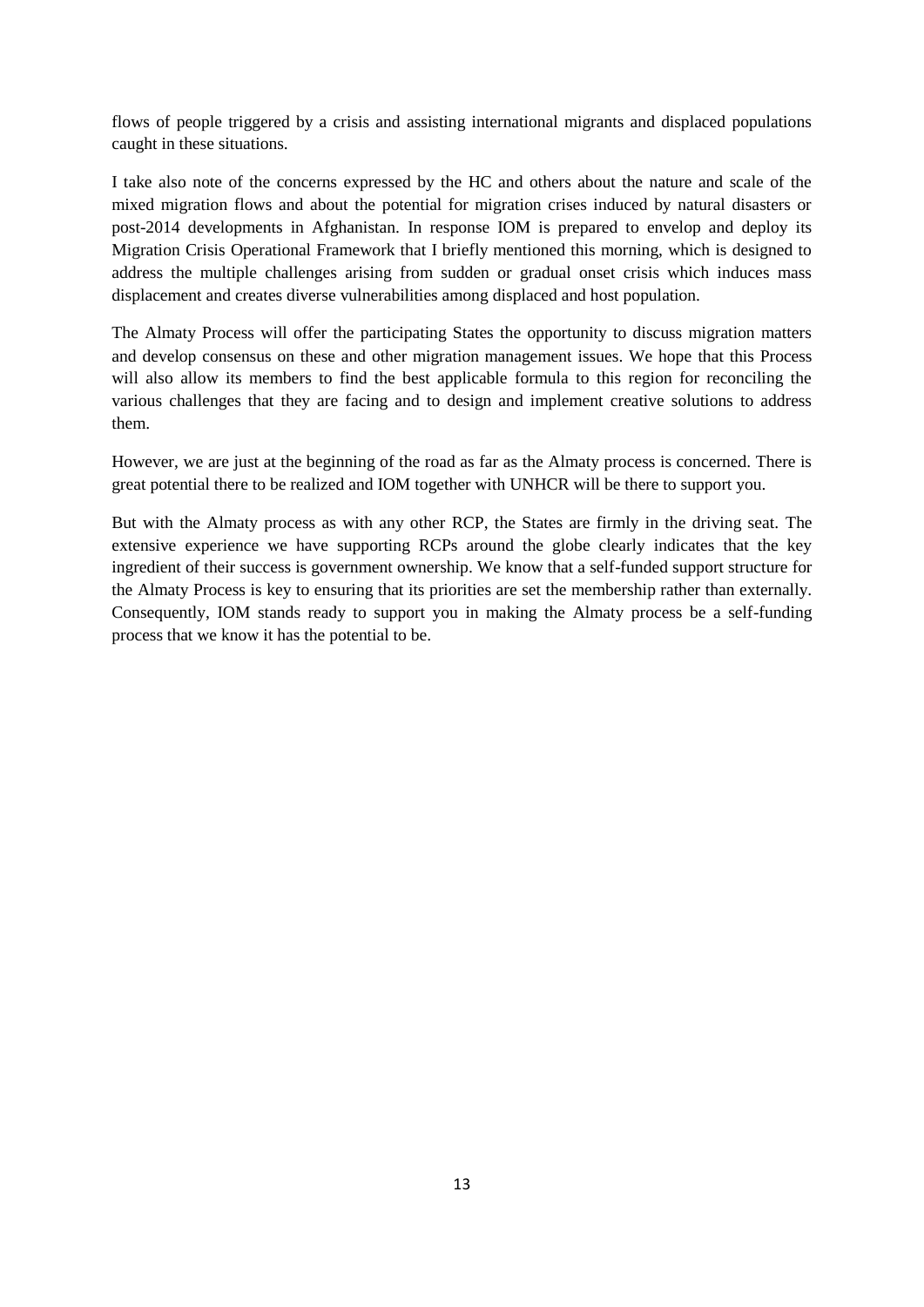## **Closing Remarks by Mr. António Guterres**

## **United Nations High Commissioner for Refugees**

<span id="page-14-1"></span><span id="page-14-0"></span>Mr. Chairman,

Excellencies, Distinguished Delegates,

I would like to begin by thanking the other co-organizers of this ministerial conference: the Government of Kazakhstan, particularly Minister Idrissov and his staff and the International Organization for Migration, so eloquently represented by Deputy Director-General Laura Thompson.

I also want to extend my thanks to the participants of the Senior Officials Meeting, who prepared the final ground for today's conference.

Let me also express my appreciation to the staff of the conference facilities, especially the interpreters, and to all UNHCR and IOM staff who were involved in this process.

Ladies and Gentlemen,

I am very happy with the results of this meeting for two reasons:

Firstly, at a time of increasing numbers of uprooted people worldwide, when the nature of displacement is becoming ever more complex, it is remarkable that countries in this region were able to come together to find a consensus on a way forward to address these issues in the future.

The adoption of the Operating Modalities for the Almaty Process signals the political will to tackle asylum and migration issues in a more comprehensive and holistic way, in a spirit of dialogue and cooperation.

This is clear recognition that unilateral response mechanisms simply cannot be effective. This consensus paves the way to finding a regional response to the needs of people on the move, which addresses both the national interests of States, and the protection needs of asylum-seekers and refugees who are increasingly part of wider mixed migration flows.

Secondly, I believe the agreement we have found here over the last two days sends a very important message to the wider international community. The countries represented here today are keenly aware of the important challenges facing them and recognize the urgent need to find more effective ways of responding to them. But they cannot do so without robust international support.

I therefore hope the international community will support the Almaty Process, to harvest the benefits of cooperation among states who share similar concerns, and in synergy with other relevant processes.

Finally, today's conference is only a first step. UNHCR – alongside IOM – will continue to be active supporters of this process. We will work with all the States around the table in order to help them in developing procedures and modalities to ensure the protection of refugees and asylum-seekers, including those who arrive in mixed migratory flows. But just as importantly, we will also be supporting the search for durable solutions. We owe it to those whose lives have been in limbo for far too long.

Rahmet